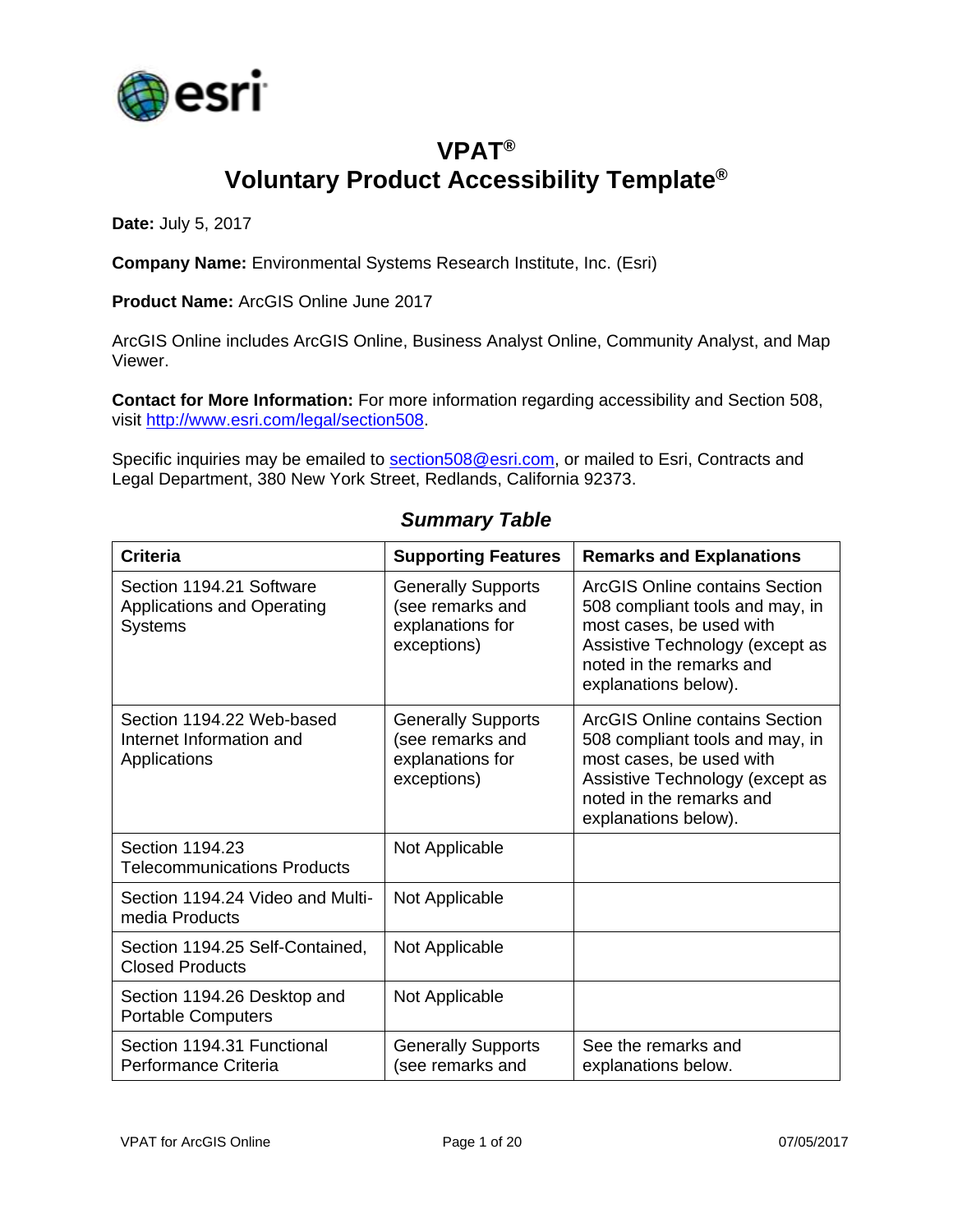|                                                           | explanations for<br>exceptions) |                                            |
|-----------------------------------------------------------|---------------------------------|--------------------------------------------|
| Section 1194.41 Information,<br>Documentation and Support | <b>Supports</b>                 | See the remarks and<br>explanations below. |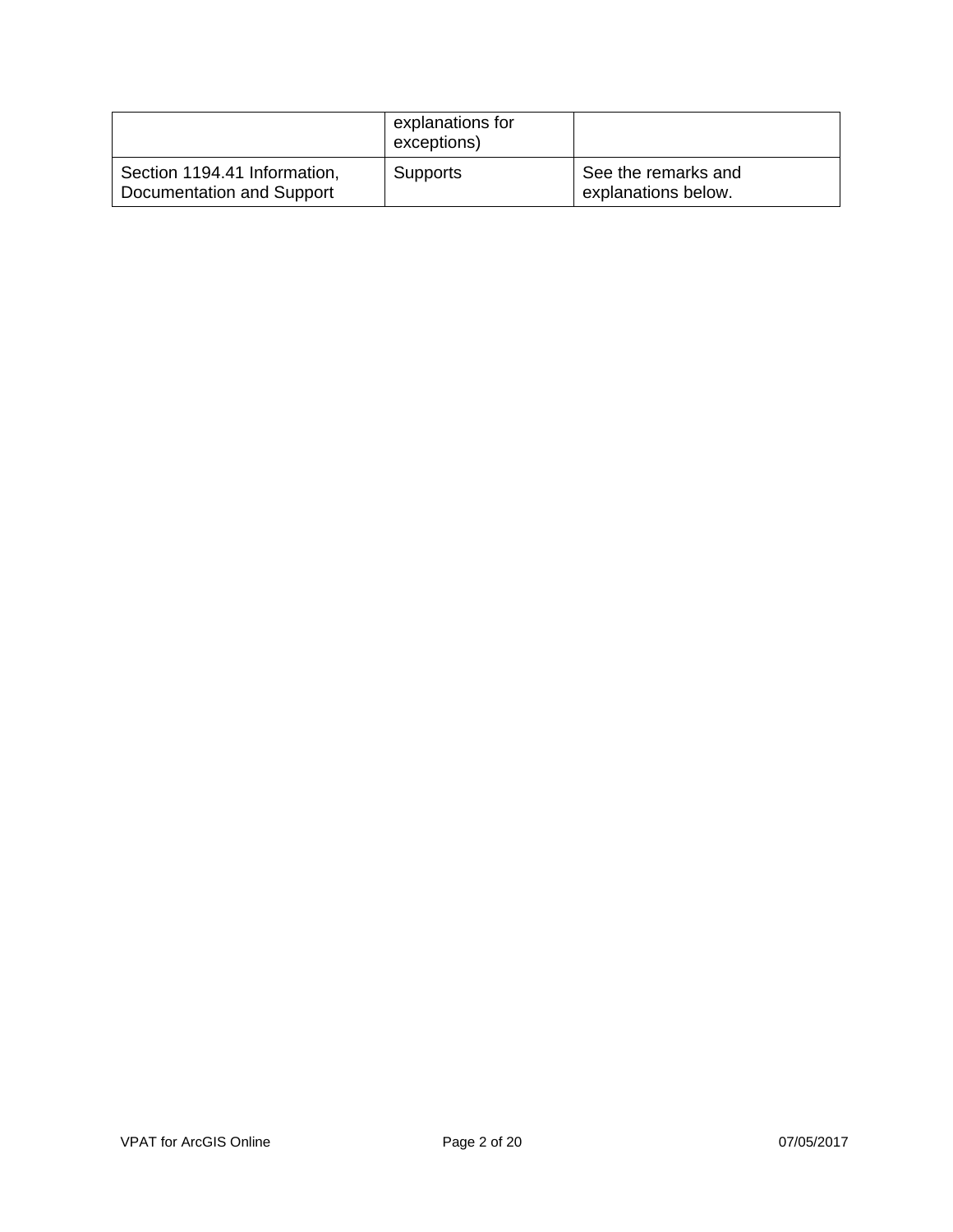| <b>Criteria</b>                                                                                                                                                                                                                                                                                                                                                                                                                                                                                                                                                                                         | <b>Supporting Features</b> | <b>Remarks and Explanations</b>                                                                                                                                                                                                                                                                                                                                                                                                                                                                                                                                                                                                                                                                                                                                                                            |
|---------------------------------------------------------------------------------------------------------------------------------------------------------------------------------------------------------------------------------------------------------------------------------------------------------------------------------------------------------------------------------------------------------------------------------------------------------------------------------------------------------------------------------------------------------------------------------------------------------|----------------------------|------------------------------------------------------------------------------------------------------------------------------------------------------------------------------------------------------------------------------------------------------------------------------------------------------------------------------------------------------------------------------------------------------------------------------------------------------------------------------------------------------------------------------------------------------------------------------------------------------------------------------------------------------------------------------------------------------------------------------------------------------------------------------------------------------------|
| (a) When software is designed to<br>run on a system that has a<br>keyboard, product functions shall<br>be executable from a keyboard<br>where the function itself or the<br>result of performing a function<br>can be discerned textually.                                                                                                                                                                                                                                                                                                                                                              | Supports                   | ArcGIS Online uses web<br>browsers to host the dialogs and<br>interfaces. Keyboard and device<br>interaction is governed by the<br>browser and web pages. ArcGIS<br>Online honors the accessibility<br>features within the browser.<br>Users should consult their<br>browser's documentation for<br>accessibility information.<br>Note: Keyboard alternatives are<br>required only when the function<br>of the result of performing the<br>function can be discerned<br>textually. ArcGIS Online<br>contains geographic information<br>system (GIS) technology that<br>captures, manages, and<br>analyzes data through digital<br>maps. Many GIS functions (such<br>as drawing lines on a screen)<br>cannot be discerned textually,<br>therefore, no keyboard<br>equivalent exists for these<br>functions. |
| (b) Applications shall not disrupt<br>or disable activated features of<br>other products that are identified<br>as accessibility features, where<br>those features are developed and<br>documented according to<br>industry standards. Applications<br>also shall not disrupt or disable<br>activated features of any<br>operating system that are<br>identified as accessibility features<br>where the application<br>programming interface for those<br>accessibility features has been<br>documented by the manufacturer<br>of the operating system and is<br>available to the product<br>developer. | Supports                   |                                                                                                                                                                                                                                                                                                                                                                                                                                                                                                                                                                                                                                                                                                                                                                                                            |
| (c) A well-defined on-screen<br>indication of the current focus                                                                                                                                                                                                                                                                                                                                                                                                                                                                                                                                         | Supports                   | ArcGIS Online uses web<br>browsers to host the dialogs and                                                                                                                                                                                                                                                                                                                                                                                                                                                                                                                                                                                                                                                                                                                                                 |

*Section 1194.21 Software Applications and Operating Systems – Detail*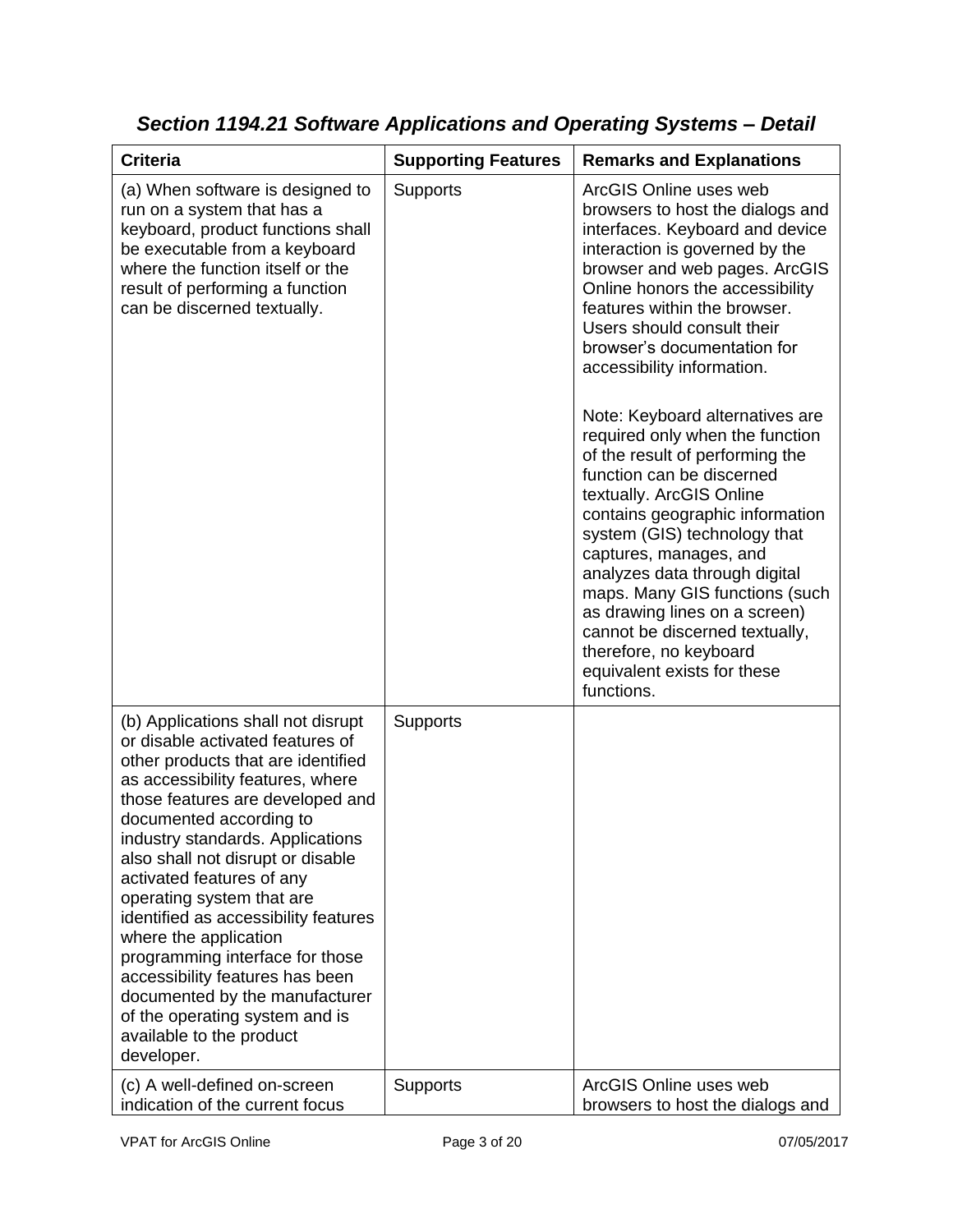| shall be provided that moves<br>among interactive interface<br>elements as the input focus<br>changes. The focus shall be<br>programmatically exposed so<br>that Assistive Technology can<br>track focus and focus changes.                                                                                |                 | interfaces. Keyboard or device<br>interaction is governed by the<br>support of the browser and web<br>pages. ArcGIS Online honors<br>the accessibility features within<br>the browser. Users should<br>consult their browser's<br>documentation for accessibility<br>information.                                                               |
|------------------------------------------------------------------------------------------------------------------------------------------------------------------------------------------------------------------------------------------------------------------------------------------------------------|-----------------|-------------------------------------------------------------------------------------------------------------------------------------------------------------------------------------------------------------------------------------------------------------------------------------------------------------------------------------------------|
| (d) Sufficient information about a<br>user interface element including<br>the identity, operation and state<br>of the element shall be available<br>to Assistive Technology. When<br>an image represents a program<br>element, the information<br>conveyed by the image must also<br>be available in text. | <b>Supports</b> |                                                                                                                                                                                                                                                                                                                                                 |
| (e) When bitmap images are<br>used to identify controls, status<br>indicators, or other programmatic<br>elements, the meaning assigned<br>to those images shall be<br>consistent throughout an<br>application's performance.                                                                               | Supports        | ArcGIS Online uses web<br>browsers to host the dialogs and<br>interfaces. Keyboard or device<br>interaction is governed by the<br>support of the browser and web<br>pages. ArcGIS Online honors<br>the accessibility features within<br>the browser. Users should<br>consult their browser's<br>documentation for accessibility<br>information. |
| (f) Textual information shall be<br>provided through operating<br>system functions for displaying<br>text. The minimum information<br>that shall be made available is<br>text content, text input caret<br>location, and text attributes.                                                                  | <b>Supports</b> | ArcGIS Online uses web<br>browsers to host the dialogs and<br>interfaces. Keyboard or device<br>interaction is governed by the<br>support of the browser and web<br>pages. ArcGIS Online honors<br>the accessibility features within<br>the browser. Users should<br>consult their browser's<br>documentation for accessibility<br>information. |
| (g) Applications shall not override<br>user selected contrast and color<br>selections and other individual<br>display attributes.                                                                                                                                                                          | Supports        |                                                                                                                                                                                                                                                                                                                                                 |
| (h) When animation is displayed,<br>the information shall be<br>displayable in at least one non-                                                                                                                                                                                                           | <b>Supports</b> |                                                                                                                                                                                                                                                                                                                                                 |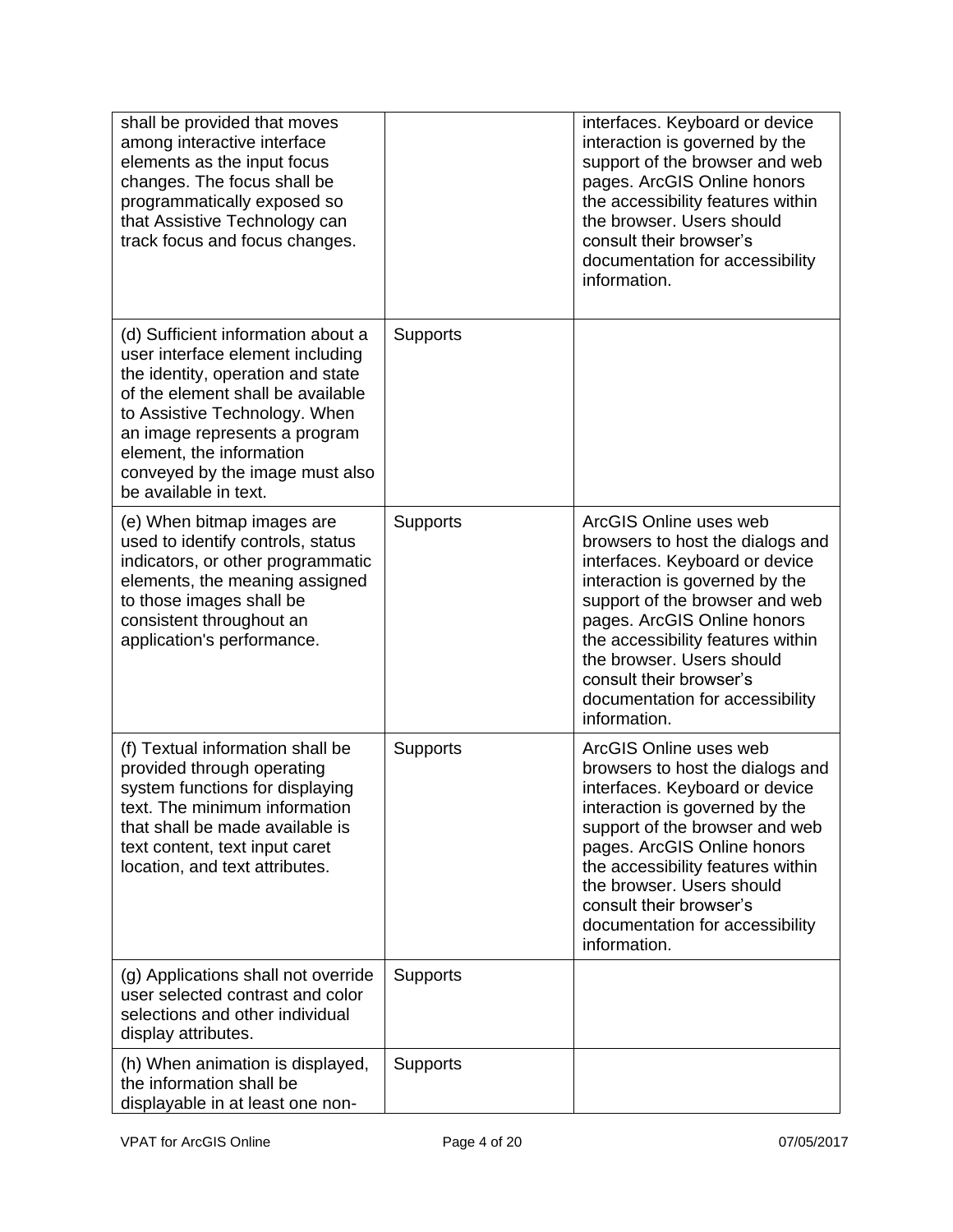| animated presentation mode at<br>the option of the user.                                                                                                                                                                                                            |                                                                      |                                                                                                                                                                   |
|---------------------------------------------------------------------------------------------------------------------------------------------------------------------------------------------------------------------------------------------------------------------|----------------------------------------------------------------------|-------------------------------------------------------------------------------------------------------------------------------------------------------------------|
| (i) Color coding shall not be used<br>as the only means of conveying<br>information, indicating an action,<br>prompting a response, or<br>distinguishing a visual element.                                                                                          | <b>Supports</b>                                                      |                                                                                                                                                                   |
| (j) When a product permits a user<br>to adjust color and contrast<br>settings, a variety of color<br>selections capable of producing a<br>range of contrast levels shall be<br>provided.                                                                            | <b>Supports</b>                                                      |                                                                                                                                                                   |
| (k) Software shall not use<br>flashing or blinking text, objects,<br>or other elements having a flash<br>or blink frequency greater than 2<br>Hz and lower than 55 Hz.                                                                                              | <b>Supports</b>                                                      |                                                                                                                                                                   |
| (I) When electronic forms are<br>used, the form shall allow people<br>using Assistive Technology to<br>access the information, field<br>elements, and functionality<br>required for completion and<br>submission of the form, including<br>all directions and cues. | Supports when<br>combined with<br>compatible Assistive<br>Technology | ArcGIS Online honors the<br>accessibility features within the<br>browser. Users should consult<br>their browser's documentation<br>for accessibility information. |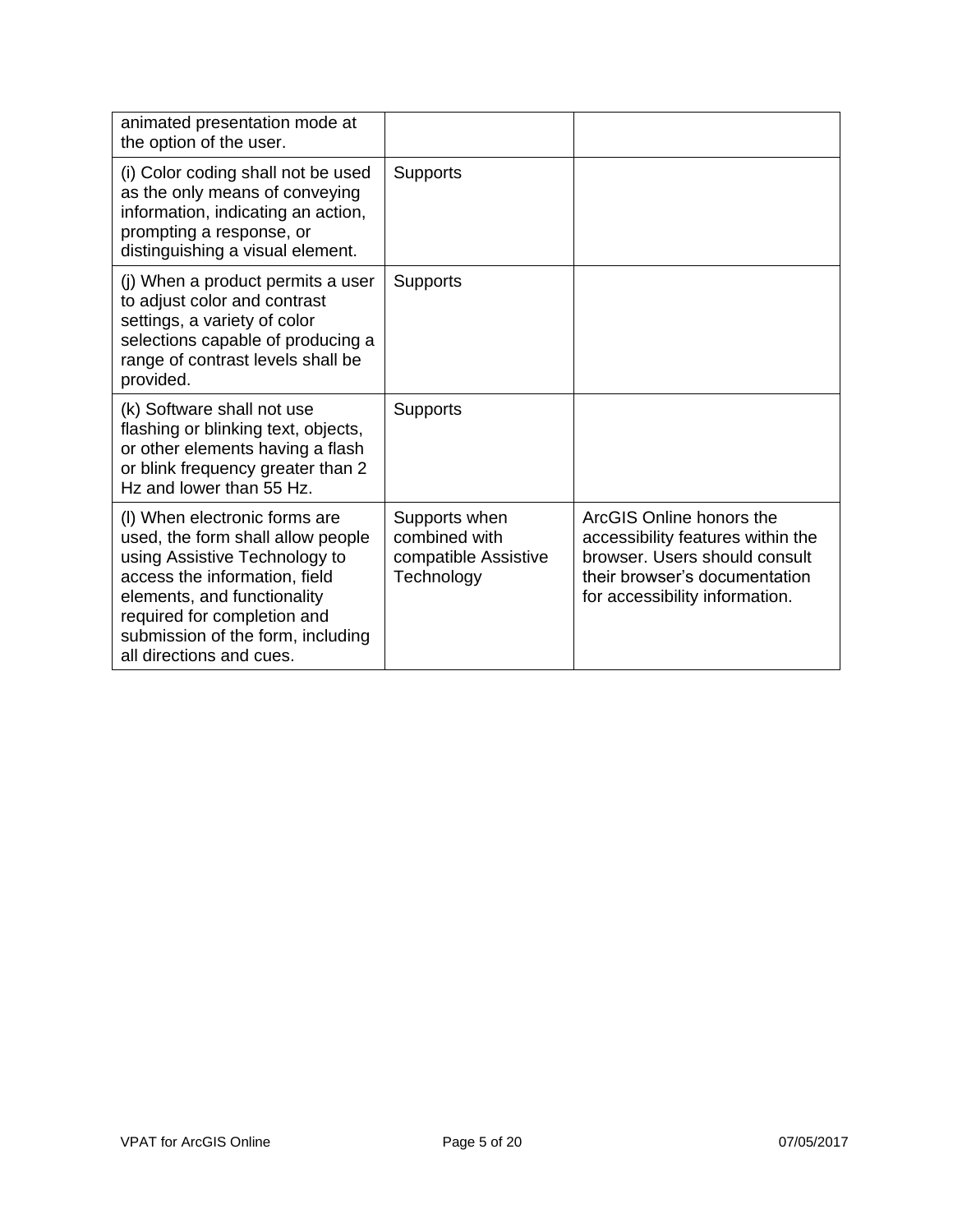| <b>Criteria</b>                                                                                                                                              | <b>Supporting Features</b>  | <b>Remarks and Explanations</b>                                                                                                                                                                                                                                                                                                                                                                                                                                                                                                       |
|--------------------------------------------------------------------------------------------------------------------------------------------------------------|-----------------------------|---------------------------------------------------------------------------------------------------------------------------------------------------------------------------------------------------------------------------------------------------------------------------------------------------------------------------------------------------------------------------------------------------------------------------------------------------------------------------------------------------------------------------------------|
| (a) A text equivalent for every<br>non-text element shall be<br>provided (e.g., via "alt",<br>"longdesc", or in element<br>content).                         | Supports with<br>Exceptions | Most controls provide 'alt' text<br>but some do not given the<br>inherent nature of GIS software,<br>mapping software, and/or<br>general limits on the framework<br>or technology.<br>Note: ArcGIS Online contains<br>geographic information system<br>(GIS) technology that captures,<br>manages, and analyzes data<br>through digital maps. Some GIS<br>functions (such as drawing lines<br>on a digital map) cannot be<br>represented with text equivalent<br>and, therefore, no text<br>equivalent exists for these<br>functions. |
| (b) Equivalent alternatives for any<br>multimedia presentation shall be<br>synchronized with the<br>presentation.                                            | Not Applicable              |                                                                                                                                                                                                                                                                                                                                                                                                                                                                                                                                       |
| (c) Web pages shall be designed<br>so that all information conveyed<br>with color is also available<br>without color, for example from<br>context or markup. | Not Applicable              |                                                                                                                                                                                                                                                                                                                                                                                                                                                                                                                                       |
| (d) Documents shall be<br>organized so they are readable<br>without requiring an associated<br>style sheet.                                                  | Not Applicable              |                                                                                                                                                                                                                                                                                                                                                                                                                                                                                                                                       |
| (e) Redundant text links shall be<br>provided for each active region of<br>a server-side image map.                                                          | Supports with<br>Exceptions | Most controls support redundant<br>text links but some do not given<br>the inherent nature of GIS<br>software, mapping software,<br>and/or general limits on the<br>framework or technology.<br>Note: ArcGIS Online contains                                                                                                                                                                                                                                                                                                          |
|                                                                                                                                                              |                             | geographic information system<br>(GIS) technology that captures,<br>manages, and analyzes data<br>through digital maps. Some<br>aspects of a digital map or of                                                                                                                                                                                                                                                                                                                                                                        |

*Section 1194.22 Web-based Internet Information and Applications – Detail*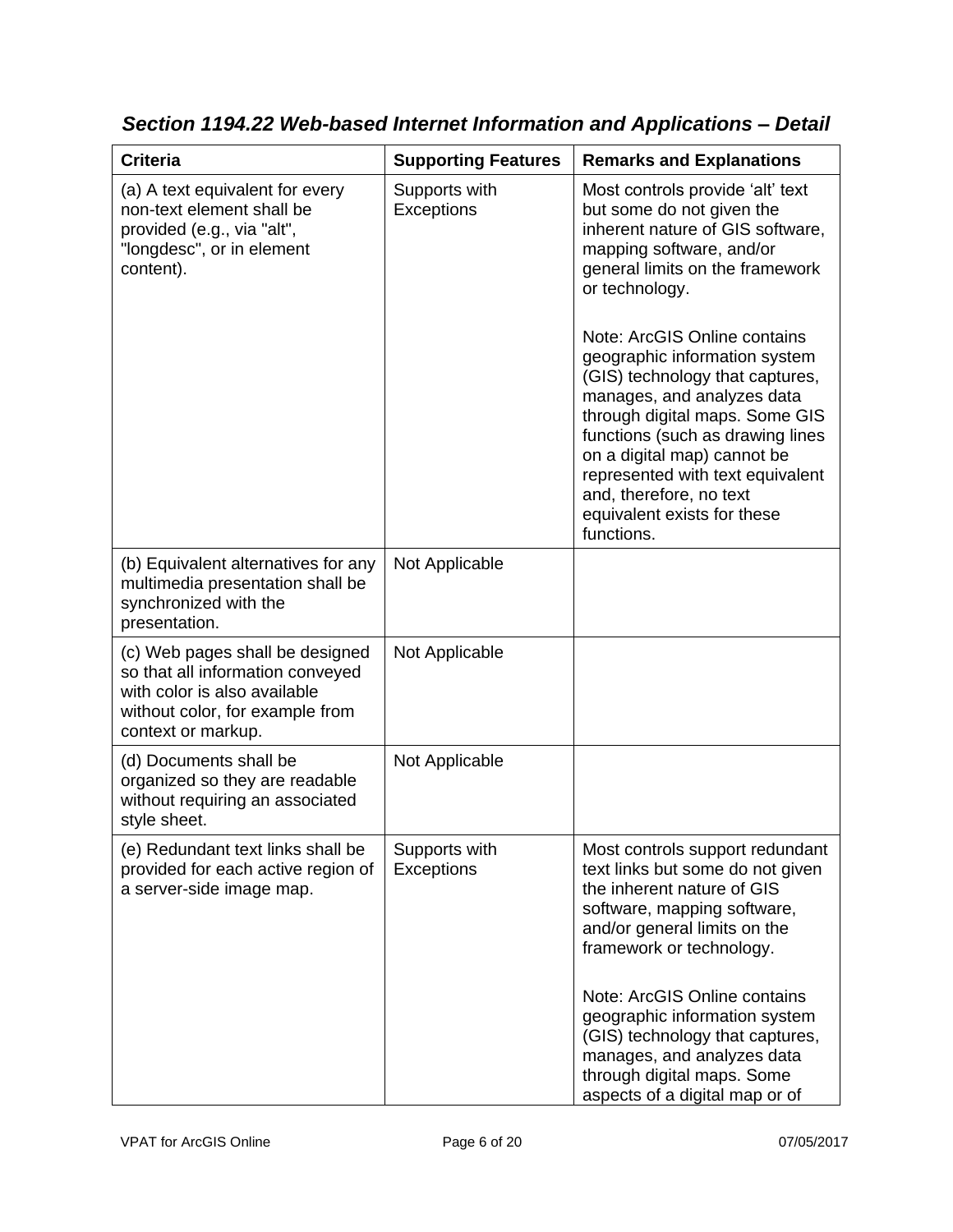|                                                                                                                                                                                                                                                                                                                             |                 | GIS software are inherently<br>visual/graphical and cannot be<br>adequately represented in text.                                                                                                                                              |
|-----------------------------------------------------------------------------------------------------------------------------------------------------------------------------------------------------------------------------------------------------------------------------------------------------------------------------|-----------------|-----------------------------------------------------------------------------------------------------------------------------------------------------------------------------------------------------------------------------------------------|
| (f) Client-side image maps shall<br>be provided instead of server-<br>side image maps except where<br>the regions cannot be defined<br>with an available geometric<br>shape.                                                                                                                                                | <b>Supports</b> |                                                                                                                                                                                                                                               |
| (g) Row and column headers<br>shall be identified for data tables.                                                                                                                                                                                                                                                          | <b>Supports</b> |                                                                                                                                                                                                                                               |
| (h) Markup shall be used to<br>associate data cells and header<br>cells for data tables that have two<br>or more logical levels of row or<br>column headers.                                                                                                                                                                | Supports        |                                                                                                                                                                                                                                               |
| (i) Frames shall be titled with text<br>that facilitates frame identification<br>and navigation.                                                                                                                                                                                                                            | Not Applicable  |                                                                                                                                                                                                                                               |
| (j) Pages shall be designed to<br>avoid causing the screen to<br>flicker with a frequency greater<br>than 2 Hz and lower than 55 Hz.                                                                                                                                                                                        | Supports        |                                                                                                                                                                                                                                               |
| (k) A text-only page, with<br>equivalent information or<br>functionality, shall be provided to<br>make a web site comply with the<br>provisions of this part, when<br>compliance cannot be<br>accomplished in any other way.<br>The content of the text-only page<br>shall be updated whenever the<br>primary page changes. | Not Applicable  | ArcGIS Online is a web-based<br>application that requires<br>JavaScript to provide almost all<br>functionalities. A text-only<br>version of ArcGIS Online pages<br>will be useless for users and in<br>some cases the pages will not<br>load. |
| (I) When pages utilize scripting<br>languages to display content, or<br>to create interface elements, the<br>information provided by the script<br>shall be identified with functional<br>text that can be read by Assistive<br>Technology.                                                                                 | <b>Supports</b> |                                                                                                                                                                                                                                               |
| (m) When a web page requires<br>that an applet, plug-in or other<br>application be present on the<br>client system to interpret page<br>content, the page must provide a<br>link to a plug-in or applet that                                                                                                                | Not Applicable  |                                                                                                                                                                                                                                               |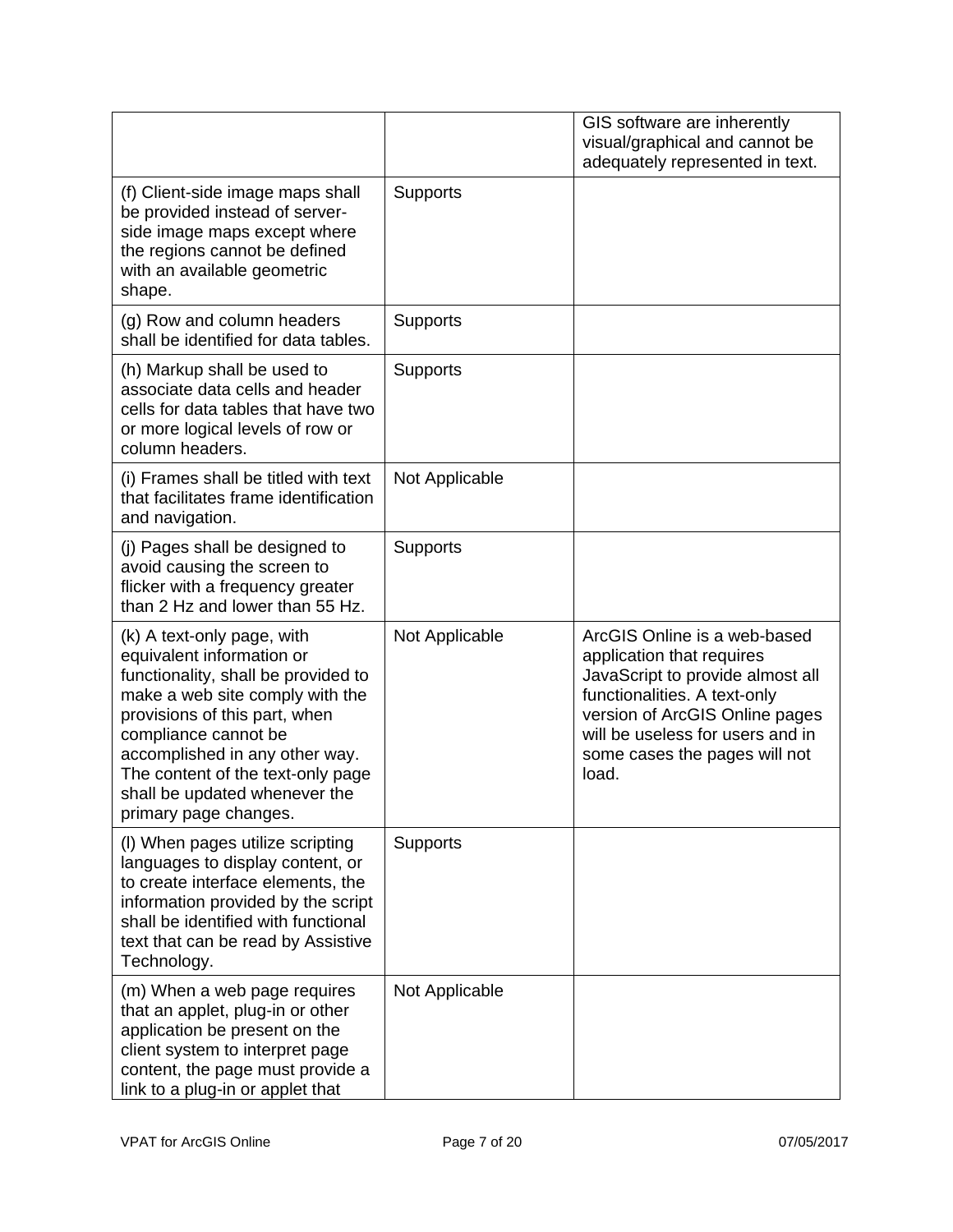| complies with $§1194.21(a)$<br>through (I).                                                                                                                                                                                                                                                         |                |  |
|-----------------------------------------------------------------------------------------------------------------------------------------------------------------------------------------------------------------------------------------------------------------------------------------------------|----------------|--|
| (n) When electronic forms are<br>designed to be completed on-<br>line, the form shall allow people<br>using Assistive Technology to<br>access the information, field<br>elements, and functionality<br>required for completion and<br>submission of the form, including<br>all directions and cues. | Not Applicable |  |
| (o) A method shall be provided<br>that permits users to skip<br>repetitive navigation links.                                                                                                                                                                                                        | Not Applicable |  |
| (p) When a timed response is<br>required, the user shall be alerted<br>and given sufficient time to<br>indicate more time is required.                                                                                                                                                              | Not Applicable |  |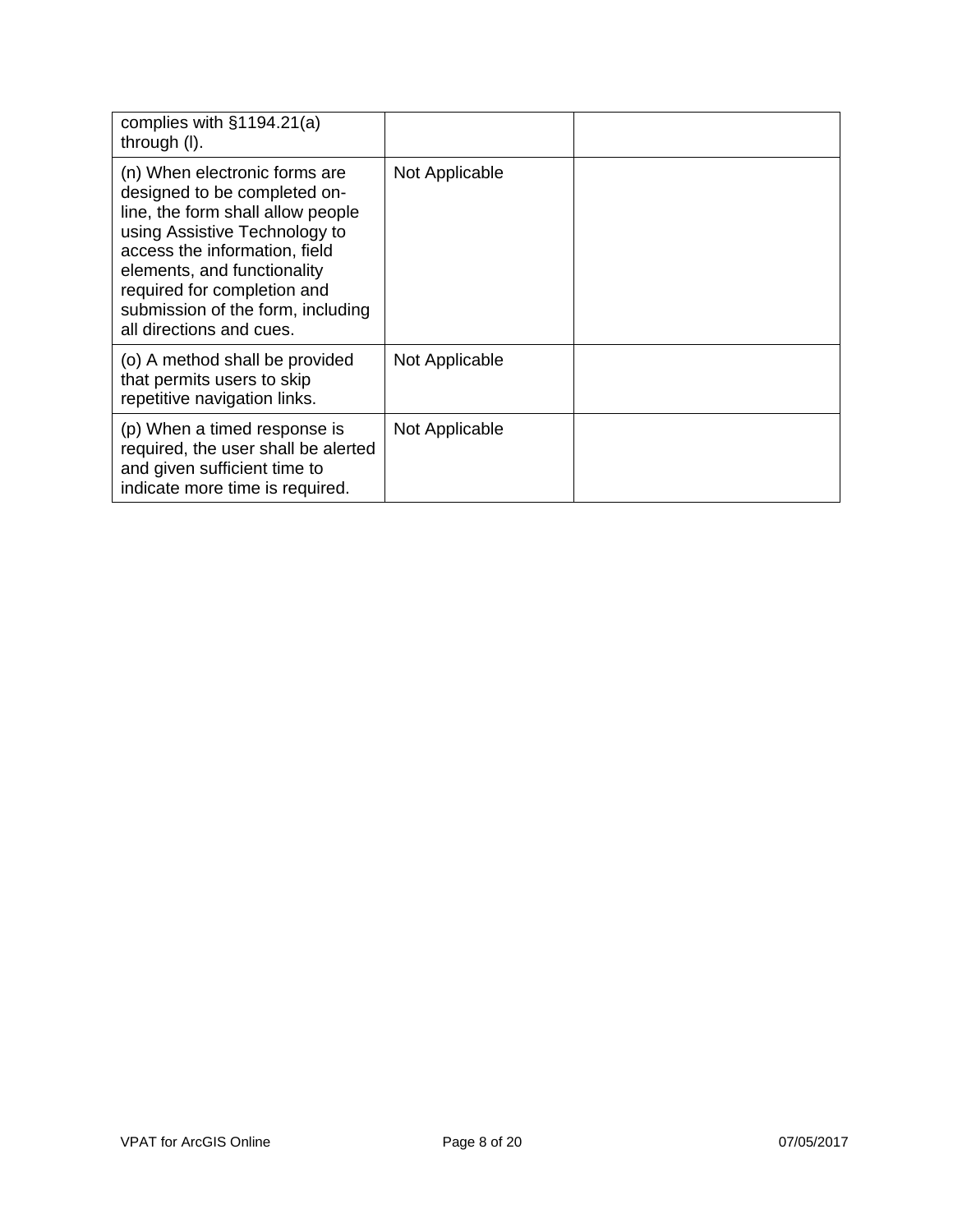| <b>Criteria</b>                                                                                                                                                                                                                                                                                                                                                       | <b>Supporting Features</b> | <b>Remarks and Explanations</b> |
|-----------------------------------------------------------------------------------------------------------------------------------------------------------------------------------------------------------------------------------------------------------------------------------------------------------------------------------------------------------------------|----------------------------|---------------------------------|
| (a) Telecommunications products<br>or systems which provide a<br>function allowing voice<br>communication and which do not<br>themselves provide a TTY<br>functionality shall provide a<br>standard non-acoustic<br>connection point for TTYs.<br>Microphones shall be capable of<br>being turned on and off to allow<br>the user to intermix speech with<br>TTY use. | Not Applicable             |                                 |
| (b) Telecommunications products<br>which include voice<br>communication functionality shall<br>support all commonly used cross-<br>manufacturer non-proprietary<br>standard TTY signal protocols.                                                                                                                                                                     | Not Applicable             |                                 |
| (c) Voice mail, auto-attendant,<br>and interactive voice response<br>telecommunications systems<br>shall be usable by TTY users<br>with their TTYs.                                                                                                                                                                                                                   | Not Applicable             |                                 |
| (d) Voice mail, messaging, auto-<br>attendant, and interactive voice<br>response telecommunications<br>systems that require a response<br>from a user within a time interval,<br>shall give an alert when the time<br>interval is about to run out, and<br>shall provide sufficient time for<br>the user to indicate more time is<br>required.                        | Not Applicable             |                                 |
| (e) Where provided, caller<br>identification and similar<br>telecommunications functions<br>shall also be available for users<br>of TTYs, and for users who<br>cannot see displays.                                                                                                                                                                                   | Not Applicable             |                                 |
| (f) For transmitted voice signals,<br>telecommunications products<br>shall provide a gain adjustable up<br>to a minimum of 20 dB. For<br>incremental volume control, at                                                                                                                                                                                               | Not Applicable             |                                 |

### *Section 1194.23 Telecommunications Products – Detail*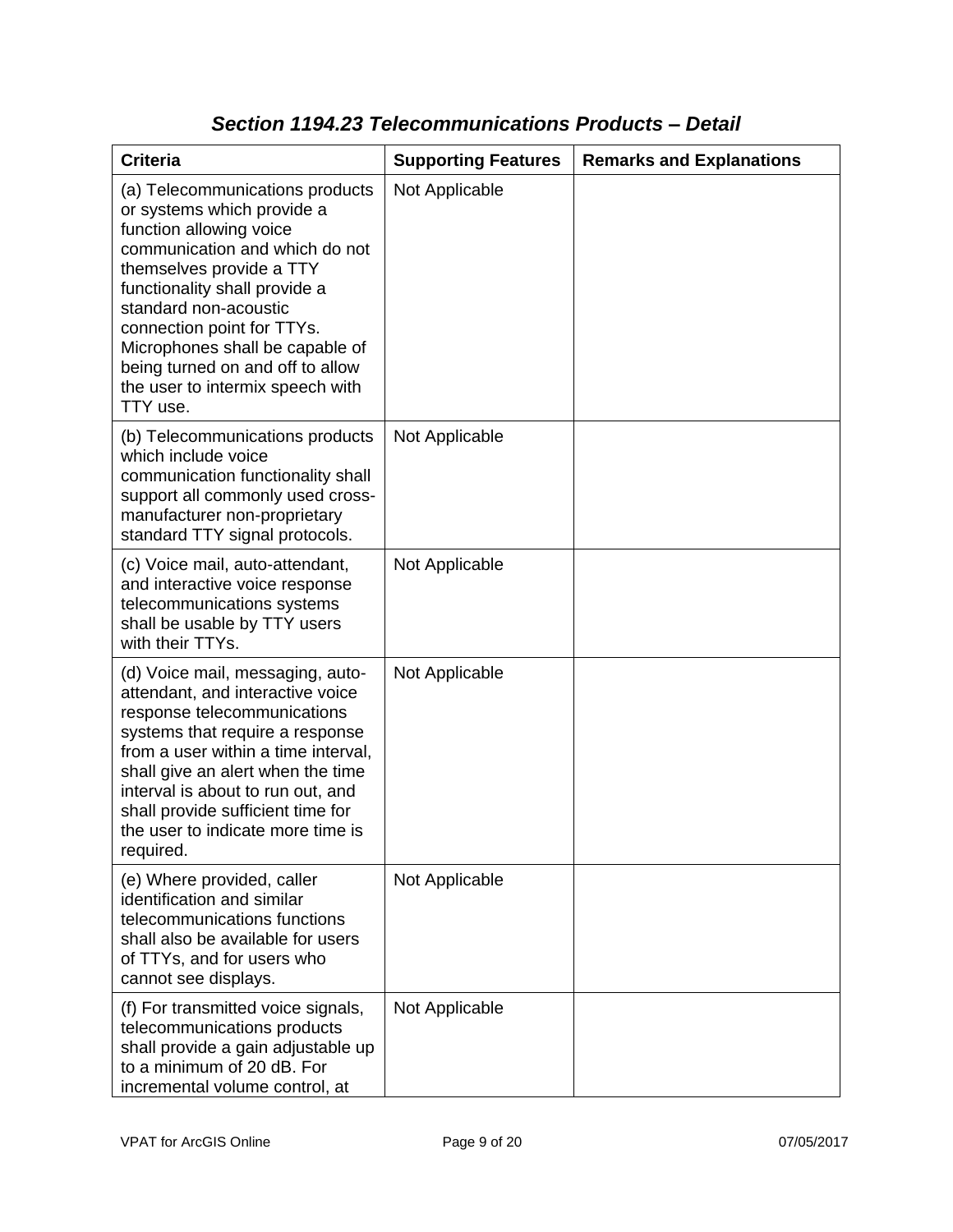| least one intermediate step of 12<br>dB of gain shall be provided.                                                                                                                                                                                                                                                                                                                                                                                                                                                   |                |            |
|----------------------------------------------------------------------------------------------------------------------------------------------------------------------------------------------------------------------------------------------------------------------------------------------------------------------------------------------------------------------------------------------------------------------------------------------------------------------------------------------------------------------|----------------|------------|
| (g) If the telecommunications<br>product allows a user to adjust<br>the receive volume, a function<br>shall be provided to automatically<br>reset the volume to the default<br>level after every use.                                                                                                                                                                                                                                                                                                                | Not Applicable |            |
| (h) Where a telecommunications<br>product delivers output by an<br>audio transducer which is<br>normally held up to the ear, a<br>means for effective magnetic<br>wireless coupling to hearing<br>technologies shall be provided.                                                                                                                                                                                                                                                                                    | Not Applicable |            |
| (i) Interference to hearing<br>technologies (including hearing<br>aids, cochlear implants, and<br>assistive listening devices) shall<br>be reduced to the lowest possible<br>level that allows a user of hearing<br>technologies to utilize the<br>telecommunications product.                                                                                                                                                                                                                                       | Not Applicable |            |
| (i) Products that transmit or<br>conduct information or<br>communication, shall pass<br>through cross-manufacturer, non-<br>proprietary, industry-standard<br>codes, translation protocols,<br>formats or other information<br>necessary to provide the<br>information or communication in<br>a usable format. Technologies<br>which use encoding, signal<br>compression, format<br>transformation, or similar<br>techniques shall not remove<br>information needed for access or<br>shall restore it upon delivery. | Not Applicable |            |
| (k)(1) Products which have<br>mechanically operated controls<br>or keys shall comply with the<br>following: Controls and Keys<br>shall be tactilely discernible<br>without activating the controls or<br>keys.                                                                                                                                                                                                                                                                                                       | Not Applicable |            |
|                                                                                                                                                                                                                                                                                                                                                                                                                                                                                                                      |                |            |
| <b>VPAT</b> for ArcGIS Online                                                                                                                                                                                                                                                                                                                                                                                                                                                                                        | Page 10 of 20  | 07/05/2017 |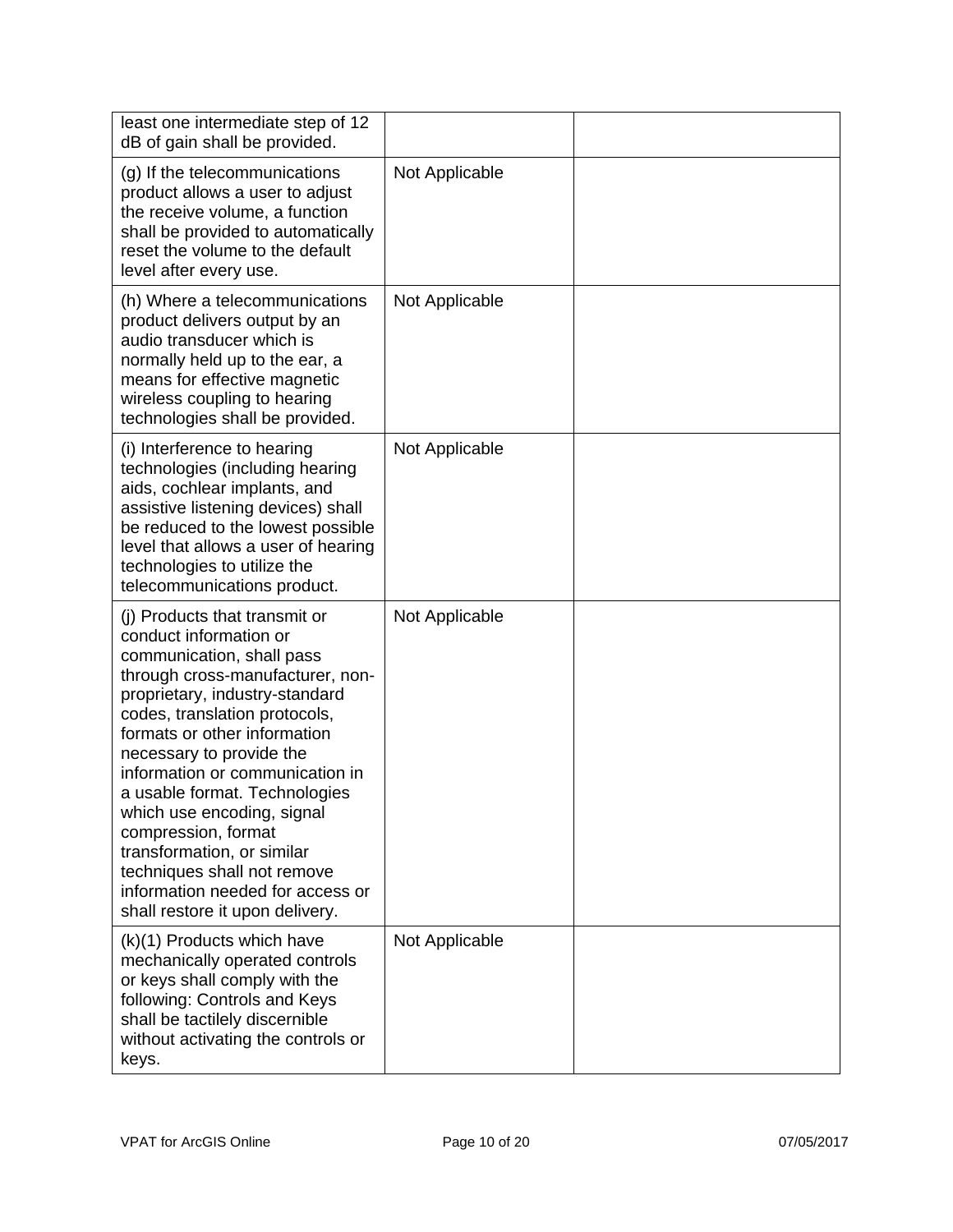| $(k)(2)$ Products which have<br>mechanically operated controls<br>or keys shall comply with the<br>following: Controls and Keys<br>shall be operable with one hand<br>and shall not require tight<br>grasping, pinching, twisting of the<br>wrist. The force required to<br>activate controls and keys shall<br>be 5 lbs. (22.2N) maximum. |                |  |
|--------------------------------------------------------------------------------------------------------------------------------------------------------------------------------------------------------------------------------------------------------------------------------------------------------------------------------------------|----------------|--|
| $(k)(3)$ Products which have<br>mechanically operated controls<br>or keys shall comply with the<br>following: If key repeat is<br>supported, the delay before<br>repeat shall be adjustable to at<br>least 2 seconds. Key repeat rate<br>shall be adjustable to 2 seconds<br>per character.                                                | Not Applicable |  |
| $(k)(4)$ Products which have<br>mechanically operated controls<br>or keys shall comply with the<br>following: The status of all locking<br>or toggle controls or keys shall be<br>visually discernible, and<br>discernible either through touch<br>or sound.                                                                               | Not Applicable |  |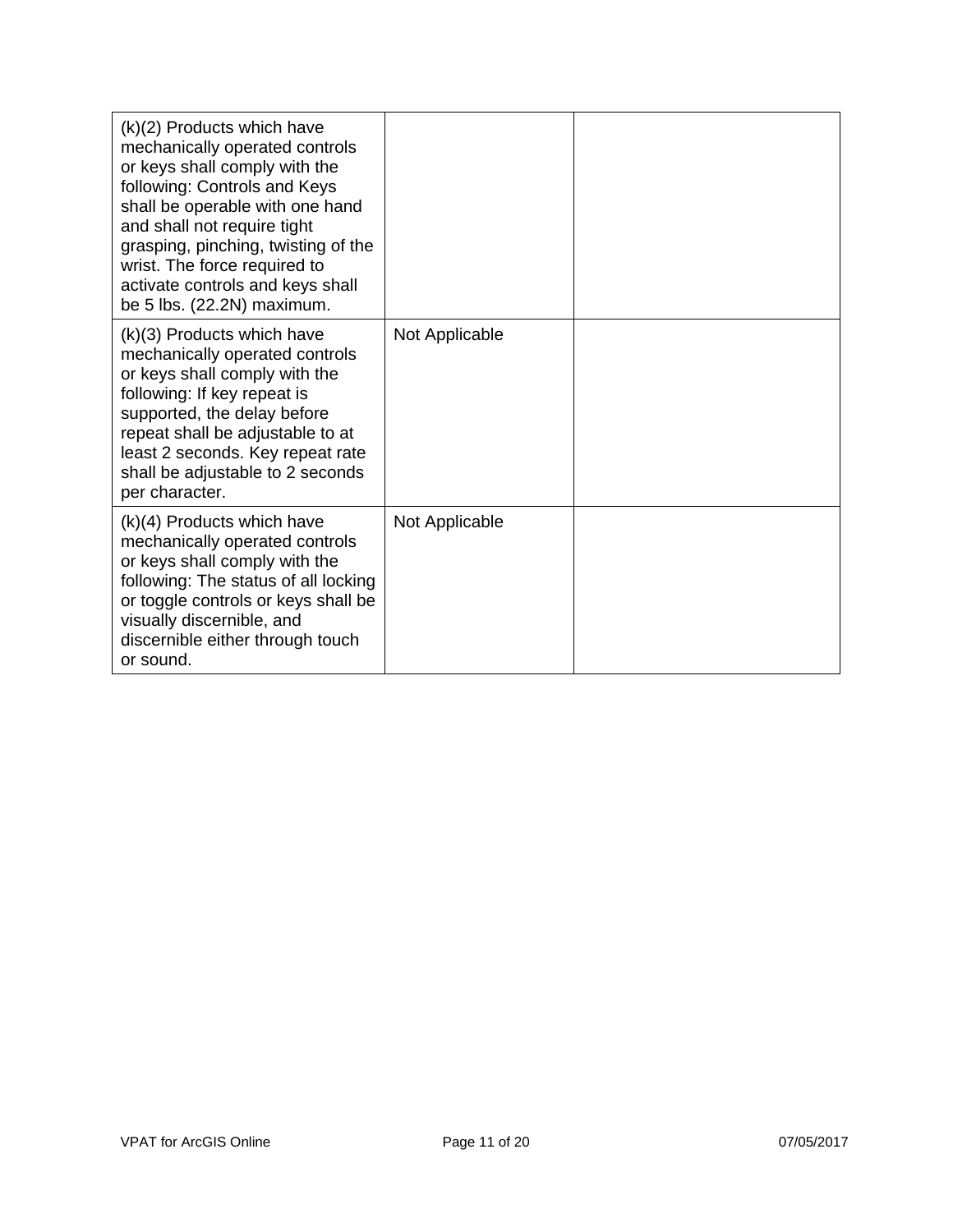| <b>Criteria</b>                                                                                                                                                                                                                                                                                                                                                                                                                                                                                                                                                                                                                                                                                                                                                                                                                                                                                                                                                           | <b>Supporting Features</b> | <b>Remarks and Explanations</b> |
|---------------------------------------------------------------------------------------------------------------------------------------------------------------------------------------------------------------------------------------------------------------------------------------------------------------------------------------------------------------------------------------------------------------------------------------------------------------------------------------------------------------------------------------------------------------------------------------------------------------------------------------------------------------------------------------------------------------------------------------------------------------------------------------------------------------------------------------------------------------------------------------------------------------------------------------------------------------------------|----------------------------|---------------------------------|
| a) All analog television displays<br>13 inches and larger, and<br>computer equipment that<br>includes analog television<br>receiver or display circuitry, shall<br>be equipped with caption<br>decoder circuitry which<br>appropriately receives, decodes,<br>and displays closed captions<br>from broadcast, cable, videotape,<br>and DVD signals. As soon as<br>practicable, but not later than<br>July 1, 2002, widescreen digital<br>television (DTV) displays<br>measuring at least 7.8 inches<br>vertically, DTV sets with<br>conventional displays measuring<br>at least 13 inches vertically, and<br>stand-alone DTV tuners, whether<br>or not they are marketed with<br>display screens, and computer<br>equipment that includes DTV<br>receiver or display circuitry, shall<br>be equipped with caption<br>decoder circuitry which<br>appropriately receives, decodes,<br>and displays closed captions<br>from broadcast, cable, videotape,<br>and DVD signals. | Not Applicable             |                                 |
| (b) Television tuners, including<br>tuner cards for use in computers,<br>shall be equipped with secondary<br>audio program playback circuitry.                                                                                                                                                                                                                                                                                                                                                                                                                                                                                                                                                                                                                                                                                                                                                                                                                            | Not Applicable             |                                 |
| (c) All training and informational<br>video and multimedia productions<br>which support the agency's<br>mission, regardless of format,<br>that contain speech or other<br>audio information necessary for<br>the comprehension of the<br>content, shall be open or closed<br>captioned.                                                                                                                                                                                                                                                                                                                                                                                                                                                                                                                                                                                                                                                                                   | Not Applicable             |                                 |
| (d) All training and informational<br>video and multimedia productions<br>which support the agency's<br>mission, regardless of format,                                                                                                                                                                                                                                                                                                                                                                                                                                                                                                                                                                                                                                                                                                                                                                                                                                    | Not Applicable             |                                 |

### *Section 1194.24 Video and Multi-media Products – Detail*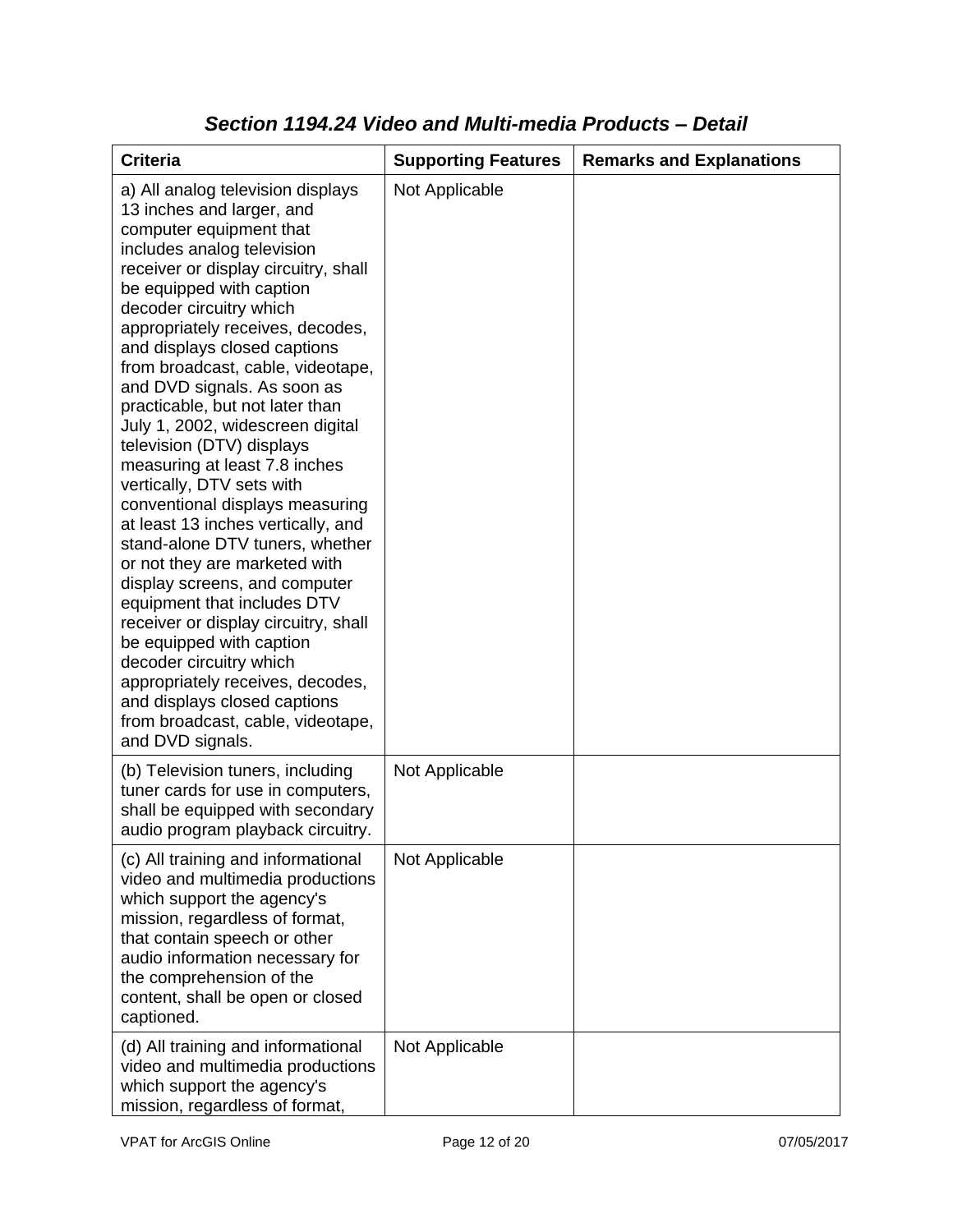| that contain visual information<br>necessary for the comprehension<br>of the content, shall be audio<br>described.                    |                |  |
|---------------------------------------------------------------------------------------------------------------------------------------|----------------|--|
| (e) Display or presentation of<br>alternate text presentation or<br>audio descriptions shall be user-<br>selectable unless permanent. | Not Applicable |  |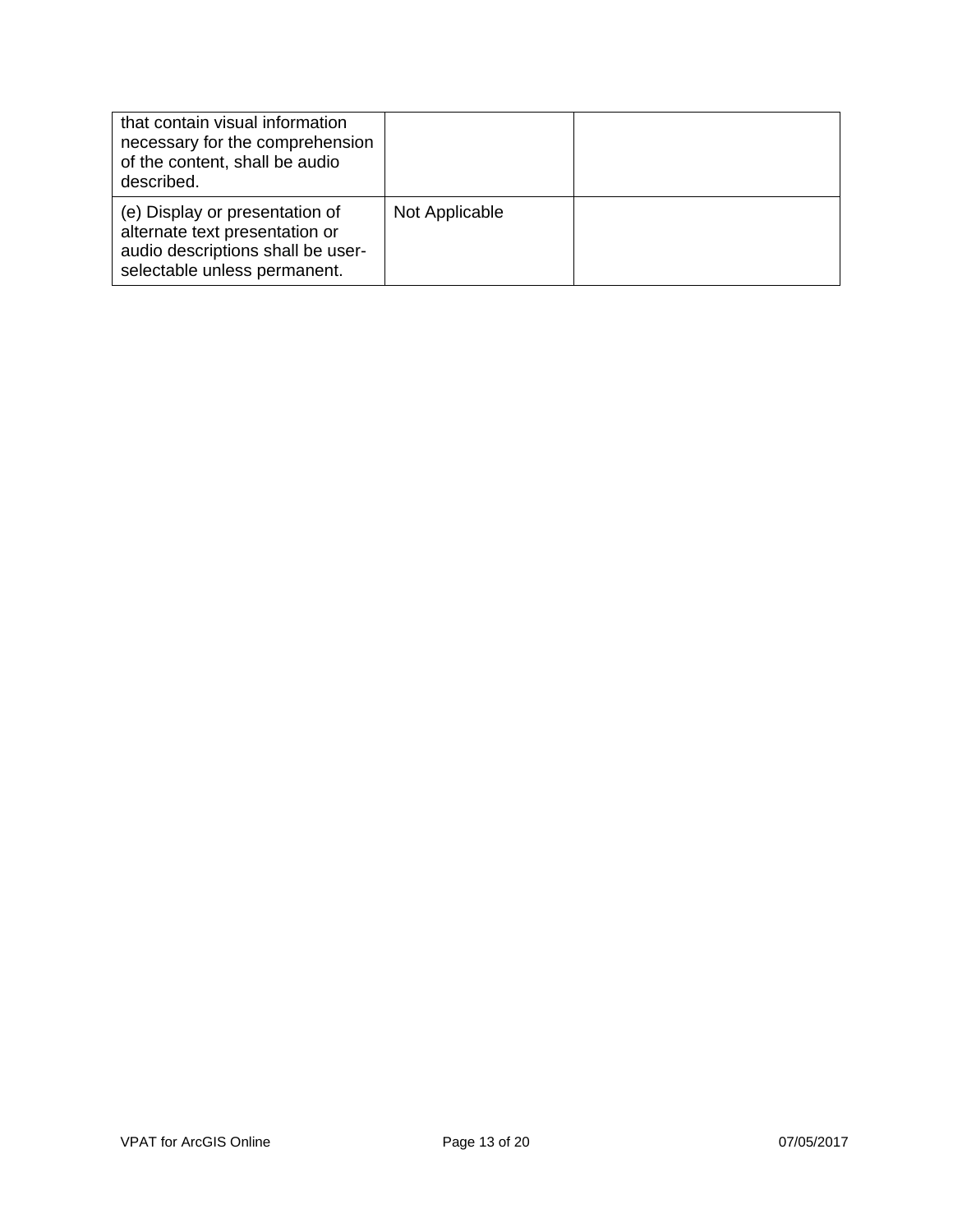# *Section 1194.25 Self-Contained, Closed Products – Detail*

| <b>Criteria</b>                                                                                                                                                                                                                                                                                                                                                                   | <b>Supporting Features</b> | <b>Remarks and Explanations</b> |
|-----------------------------------------------------------------------------------------------------------------------------------------------------------------------------------------------------------------------------------------------------------------------------------------------------------------------------------------------------------------------------------|----------------------------|---------------------------------|
| (a) Self contained products shall<br>be usable by people with<br>disabilities without requiring an<br>end-user to attach Assistive<br>Technology to the product.<br>Personal headsets for private<br>listening are not Assistive<br>Technology.                                                                                                                                   | Not Applicable             |                                 |
| (b) When a timed response is<br>required, the user shall be alerted<br>and given sufficient time to<br>indicate more time is required.                                                                                                                                                                                                                                            | Not Applicable             |                                 |
| (c) Where a product utilizes<br>touchscreens or contact-sensitive<br>controls, an input method shall<br>be provided that complies with<br>§1194.23 (k) (1) through (4).                                                                                                                                                                                                           | Not Applicable             |                                 |
| (d) When biometric forms of user<br>identification or control are used,<br>an alternative form of<br>identification or activation, which<br>does not require the user to<br>possess particular biological<br>characteristics, shall also be<br>provided.                                                                                                                          | Not Applicable             |                                 |
| (e) When products provide<br>auditory output, the audio signal<br>shall be provided at a standard<br>signal level through an industry<br>standard connector that will allow<br>for private listening. The product<br>must provide the ability to<br>interrupt, pause, and restart the<br>audio at any time.                                                                       | Not Applicable             |                                 |
| (f) When products deliver voice<br>output in a public area,<br>incremental volume control shall<br>be provided with output<br>amplification up to a level of at<br>least 65 dB. Where the ambient<br>noise level of the environment is<br>above 45 dB, a volume gain of at<br>least 20 dB above the ambient<br>level shall be user selectable. A<br>function shall be provided to | Not Applicable             |                                 |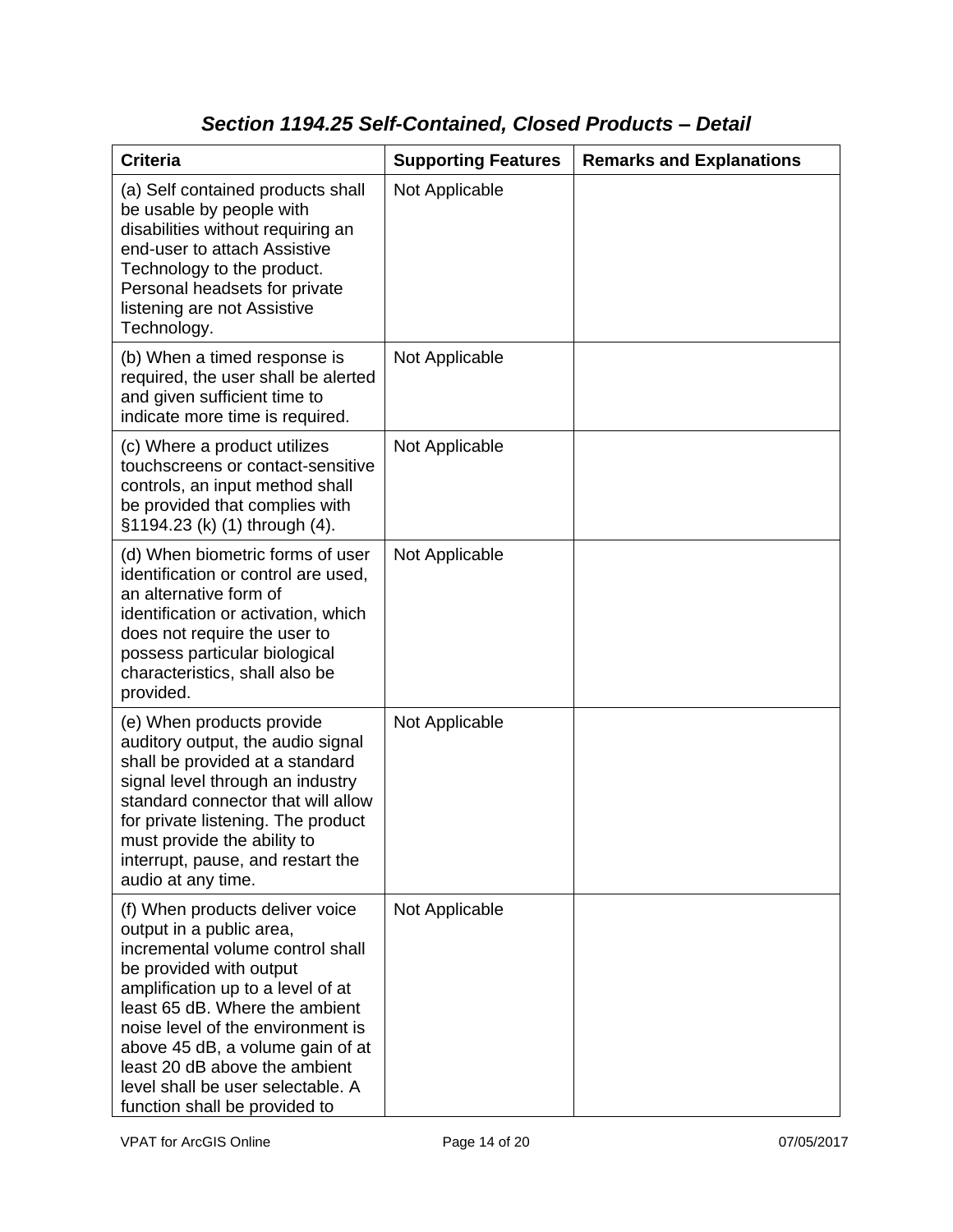| automatically reset the volume to<br>the default level after every use.                                                                                                                                                                                                                                                                                                                                                                                                                                                                                                           |                |  |
|-----------------------------------------------------------------------------------------------------------------------------------------------------------------------------------------------------------------------------------------------------------------------------------------------------------------------------------------------------------------------------------------------------------------------------------------------------------------------------------------------------------------------------------------------------------------------------------|----------------|--|
| (g) Color coding shall not be<br>used as the only means of<br>conveying information, indicating<br>an action, prompting a response,<br>or distinguishing a visual<br>element.                                                                                                                                                                                                                                                                                                                                                                                                     | Not Applicable |  |
| (h) When a product permits a<br>user to adjust color and contrast<br>settings, a range of color<br>selections capable of producing a<br>variety of contrast levels shall be<br>provided.                                                                                                                                                                                                                                                                                                                                                                                          | Not Applicable |  |
| (i) Products shall be designed to<br>avoid causing the screen to<br>flicker with a frequency greater<br>than 2 Hz and lower than 55 Hz.                                                                                                                                                                                                                                                                                                                                                                                                                                           | Not Applicable |  |
| (j) (1) Products which are<br>freestanding, non-portable, and<br>intended to be used in one<br>location and which have operable<br>controls shall comply with the<br>following: The position of any<br>operable control shall be<br>determined with respect to a<br>vertical plane, which is 48 inches<br>in length, centered on the<br>operable control, and at the<br>maximum protrusion of the<br>product within the 48 inch length<br>on products which are<br>freestanding, non-portable, and<br>intended to be used in one<br>location and which have operable<br>controls. | Not Applicable |  |
| $(i)(2)$ Products which are<br>freestanding, non-portable, and<br>intended to be used in one<br>location and which have operable<br>controls shall comply with the<br>following: Where any operable<br>control is 10 inches or less<br>behind the reference plane, the<br>height shall be 54 inches<br>maximum and 15 inches<br>minimum above the floor.                                                                                                                                                                                                                          | Not Applicable |  |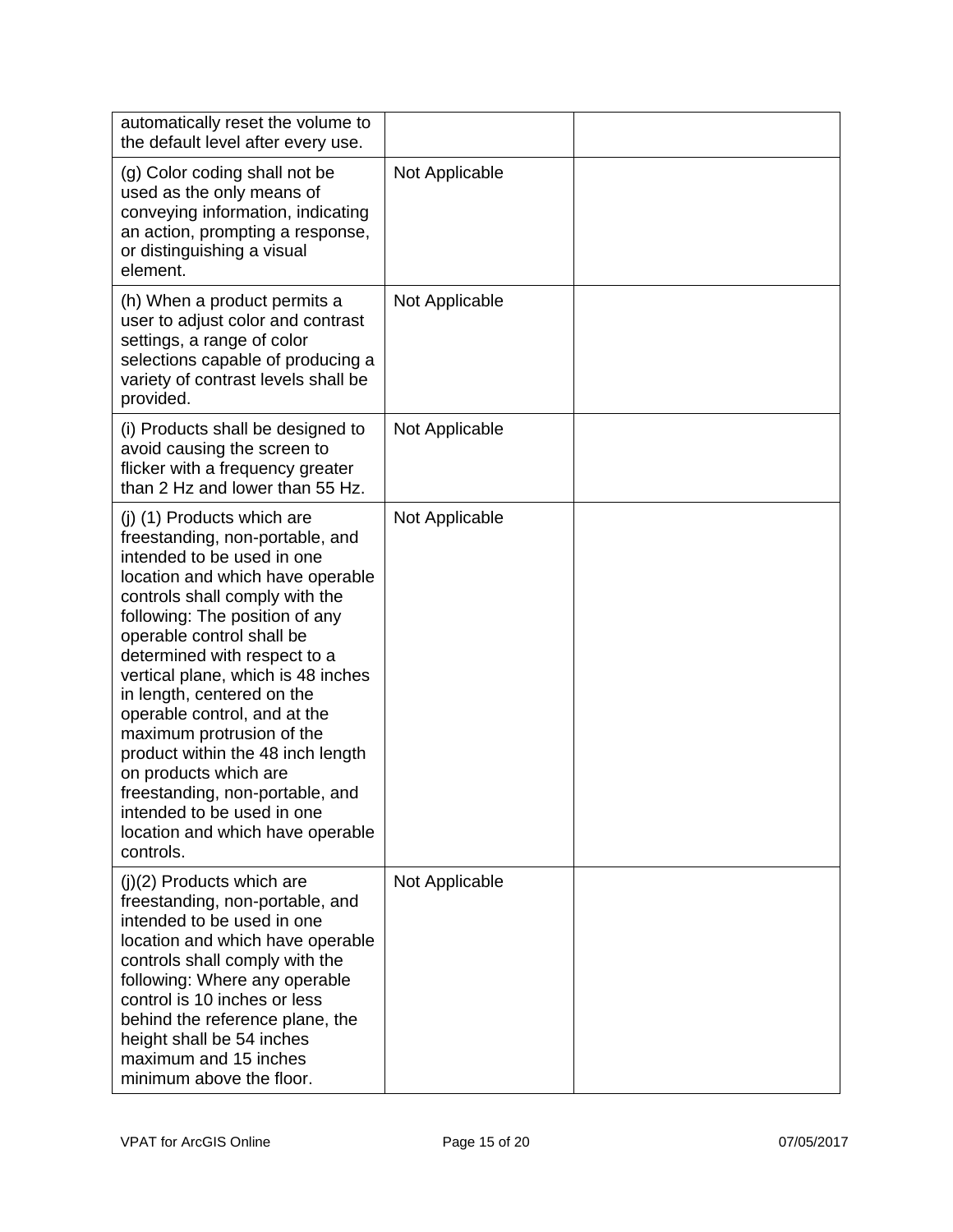| $(i)(3)$ Products which are<br>freestanding, non-portable, and<br>intended to be used in one<br>location and which have operable<br>controls shall comply with the<br>following: Where any operable<br>control is more than 10 inches<br>and not more than 24 inches<br>behind the reference plane, the<br>height shall be 46 inches<br>maximum and 15 inches<br>minimum above the floor. | Not Applicable |  |
|-------------------------------------------------------------------------------------------------------------------------------------------------------------------------------------------------------------------------------------------------------------------------------------------------------------------------------------------------------------------------------------------|----------------|--|
| $(j)(4)$ Products which are<br>freestanding, non-portable, and<br>intended to be used in one<br>location and which have operable<br>controls shall comply with the<br>following: Operable controls shall<br>not be more than 24 inches<br>behind the reference plane.                                                                                                                     | Not Applicable |  |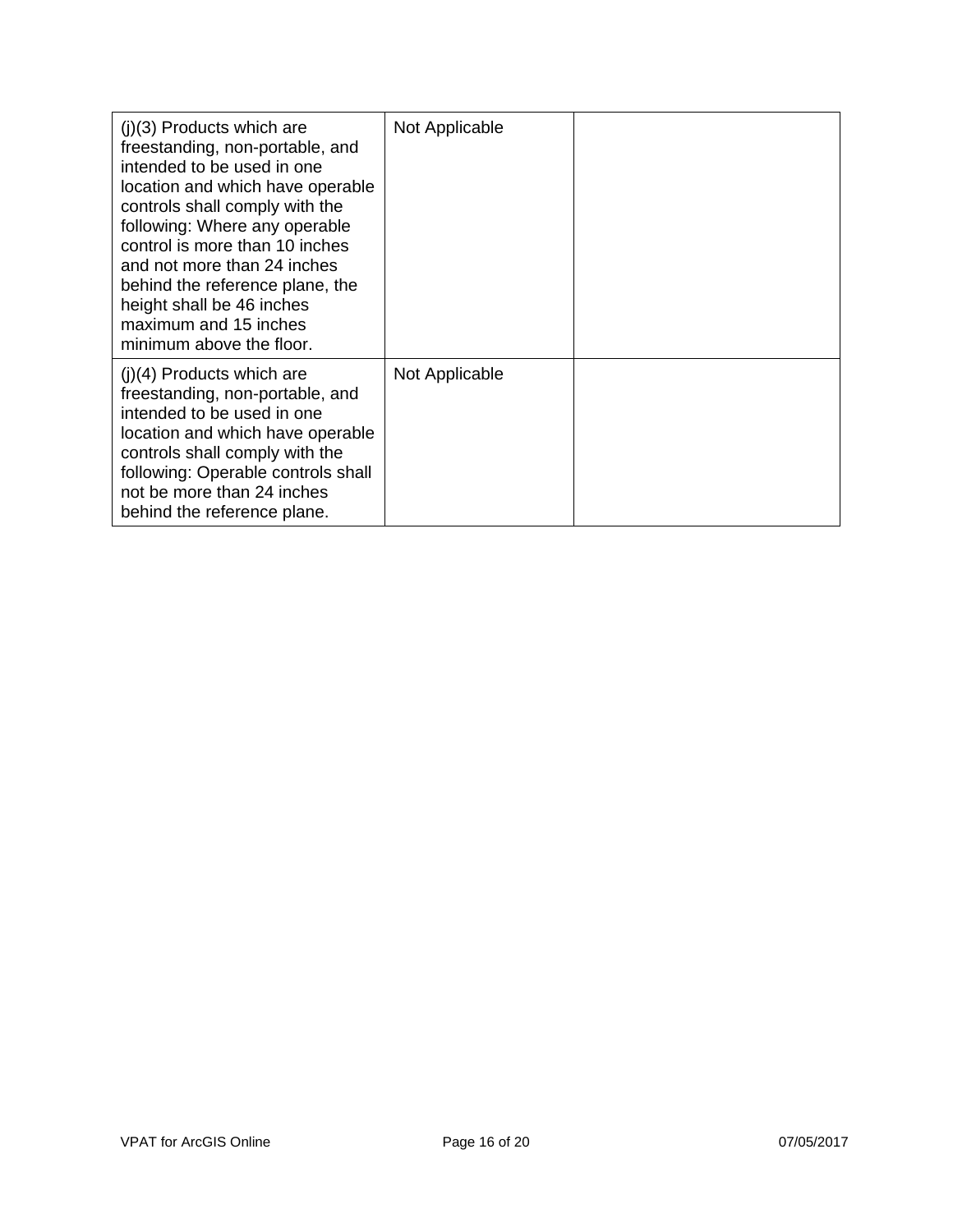| <b>Criteria</b>                                                                                                                                                                                                                                          | <b>Supporting Features</b> | <b>Remarks and Explanations</b> |
|----------------------------------------------------------------------------------------------------------------------------------------------------------------------------------------------------------------------------------------------------------|----------------------------|---------------------------------|
| (a) All mechanically operated<br>controls and keys shall comply<br>with §1194.23 (k) (1) through (4).                                                                                                                                                    | Not Applicable             |                                 |
| (b) If a product utilizes<br>touchscreens or touch-operated<br>controls, an input method shall<br>be provided that complies with<br>§1194.23 (k) (1) through (4).                                                                                        | Not Applicable             |                                 |
| (c) When biometric forms of user<br>identification or control are used,<br>an alternative form of<br>identification or activation, which<br>does not require the user to<br>possess particular biological<br>characteristics, shall also be<br>provided. | Not Applicable             |                                 |
| (d) Where provided, at least one<br>of each type of expansion slots,<br>ports and connectors shall<br>comply with publicly available<br>industry standards.                                                                                              | Not Applicable             |                                 |

# *Section 1194.26 Desktop and Portable Computers – Detail*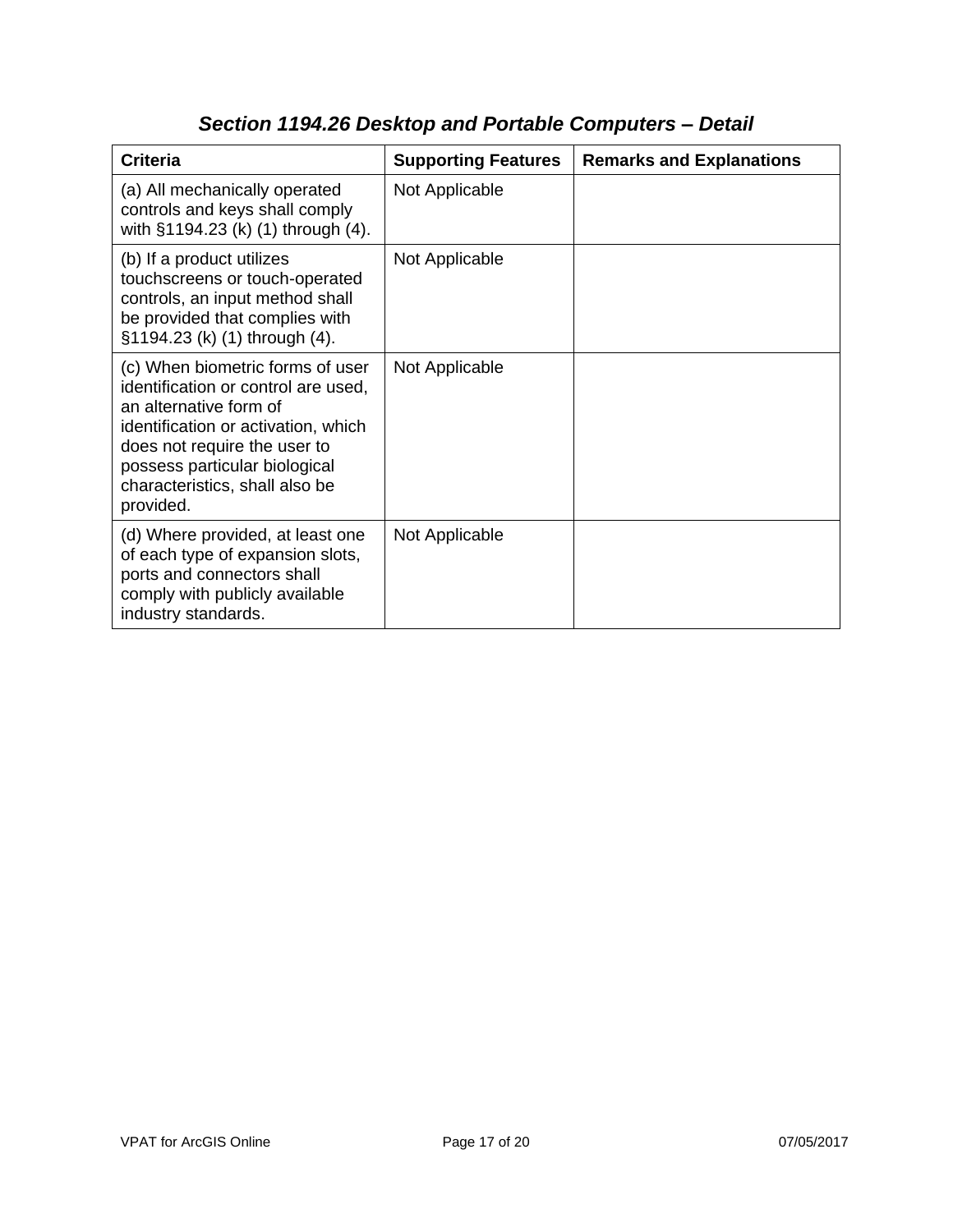| <b>Criteria</b>                                                                                                                                                                                                                                                                                                                        | <b>Supporting Features</b>                                           | <b>Remarks and Explanations</b>                                                                                                                                                                                                                                                                                                                                                                                                                                                                                                                                                                                                                                                                                                                                                                                                                    |
|----------------------------------------------------------------------------------------------------------------------------------------------------------------------------------------------------------------------------------------------------------------------------------------------------------------------------------------|----------------------------------------------------------------------|----------------------------------------------------------------------------------------------------------------------------------------------------------------------------------------------------------------------------------------------------------------------------------------------------------------------------------------------------------------------------------------------------------------------------------------------------------------------------------------------------------------------------------------------------------------------------------------------------------------------------------------------------------------------------------------------------------------------------------------------------------------------------------------------------------------------------------------------------|
| (a) At least one mode of<br>operation and information<br>retrieval that does not require<br>user vision shall be provided, or<br>support for Assistive Technology<br>used by people who are blind or<br>visually impaired shall be<br>provided.                                                                                        | Supports when<br>combined with<br>compatible Assistive<br>Technology | ArcGIS Online can be used by<br>developers to build websites<br>with geospatial content. The<br>web developer may format<br>information so as to take<br>advantage of Assistive<br>Technology for the blind or<br>visually impaired through use of<br>the software. For example, the<br>developer may use ArcGIS<br>Online to include a map window<br>in the website and displays<br>vector and raster elements of<br>geographic information.<br>Note: ArcGIS Online is<br>geographic information system<br>(GIS) technology that captures,<br>manages, and analyzes data<br>through digital maps. Some<br>aspects of a map or of GIS<br>software are inherently<br>visual/graphical and cannot be<br>adequately represented with<br>assistive technology.<br>Certain screen readers may not<br>be compatible with pop-ups<br>found in Map Viewer. |
| (b) At least one mode of<br>operation and information<br>retrieval that does not require<br>visual acuity greater than 20/70<br>shall be provided in audio and<br>enlarged print output working<br>together or independently, or<br>support for Assistive Technology<br>used by people who are visually<br>impaired shall be provided. | Supports when<br>combined with<br>compatible Assistive<br>Technology | <b>ArcGIS Online supports</b><br>Assistive Technology for the<br>client. For example, a website's<br>map window may have zoom<br>features, scale changes, or a<br>magnifier window to make the<br>output more usable by the<br>visually impaired. The Web<br>developer may format the spatial<br>content to support compatible<br>Assistive Technology for the<br>visually impaired through<br>ArcGIS Online SDKs.                                                                                                                                                                                                                                                                                                                                                                                                                                 |
| (c) At least one mode of<br>operation and information<br>retrieval that does not require                                                                                                                                                                                                                                               | Supports                                                             | There is no reliance on hearing<br>to operate.                                                                                                                                                                                                                                                                                                                                                                                                                                                                                                                                                                                                                                                                                                                                                                                                     |

*Section 1194.31 Functional Performance Criteria – Detail*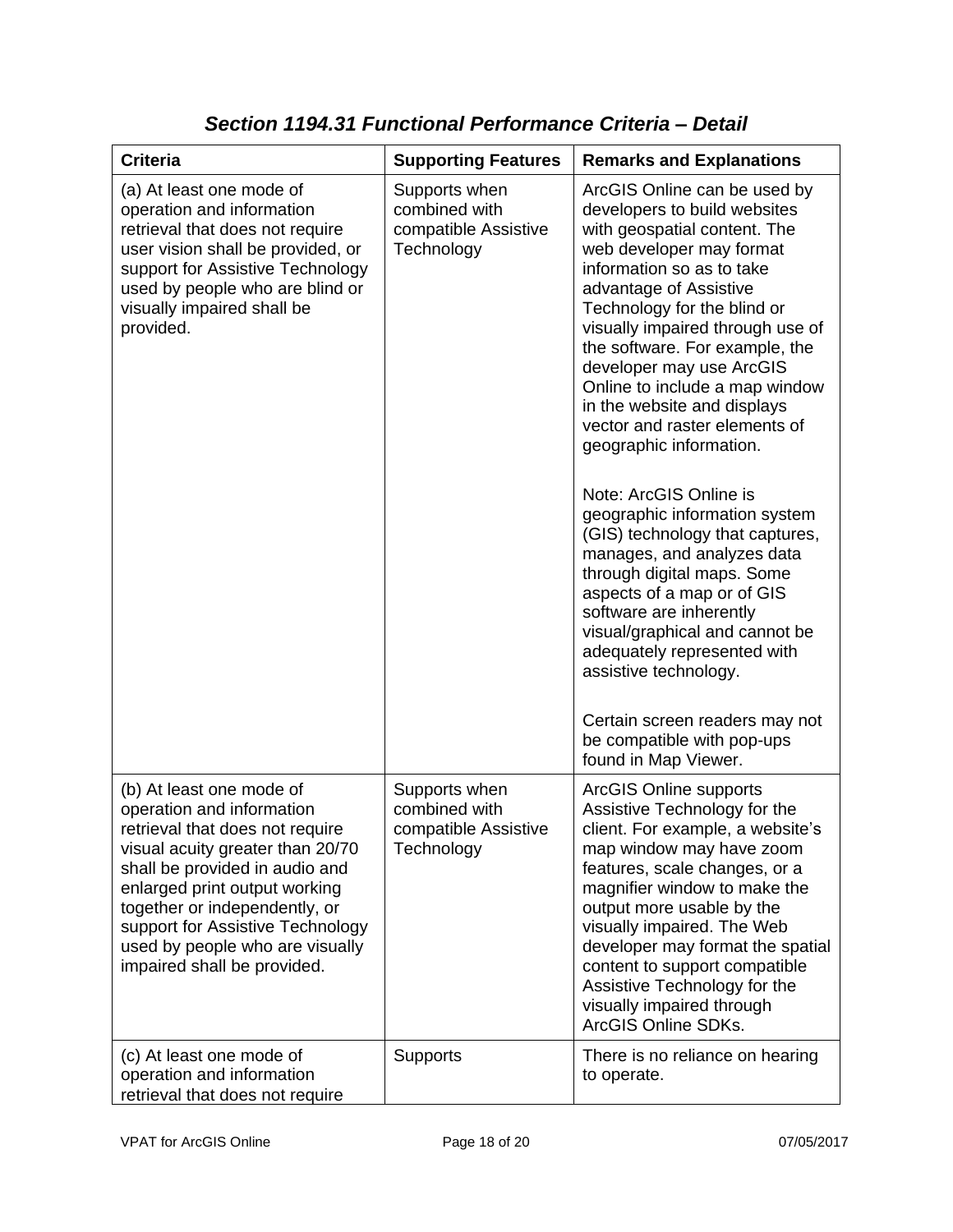| user hearing shall be provided, or<br>support for Assistive Technology<br>used by people who are deaf or<br>hard of hearing shall be provided.                                                                                                                  |                 |                                                                                                                                                                                                                             |
|-----------------------------------------------------------------------------------------------------------------------------------------------------------------------------------------------------------------------------------------------------------------|-----------------|-----------------------------------------------------------------------------------------------------------------------------------------------------------------------------------------------------------------------------|
| (d) Where audio information is<br>important for the use of a<br>product, at least one mode of<br>operation and information<br>retrieval shall be provided in an<br>enhanced auditory fashion, or<br>support for assistive hearing<br>devices shall be provided. | Not Applicable  | There is no reliance on hearing<br>to operate.                                                                                                                                                                              |
| (e) At least one mode of<br>operation and information<br>retrieval that does not require<br>user speech shall be provided, or<br>support for Assistive Technology<br>used by people with disabilities<br>shall be provided.                                     | <b>Supports</b> | There is no reliance on speech<br>to operate.                                                                                                                                                                               |
| (f) At least one mode of operation<br>and information retrieval that<br>does not require fine motor<br>control or simultaneous actions<br>and that is operable with limited<br>reach and strength shall be<br>provided.                                         | Supports        | Operation and information<br>retrieval is dependent on<br>operating system settings and<br>configurations. The software<br>supports operating systems and<br>configurations designed to assist<br>users with accessibility. |